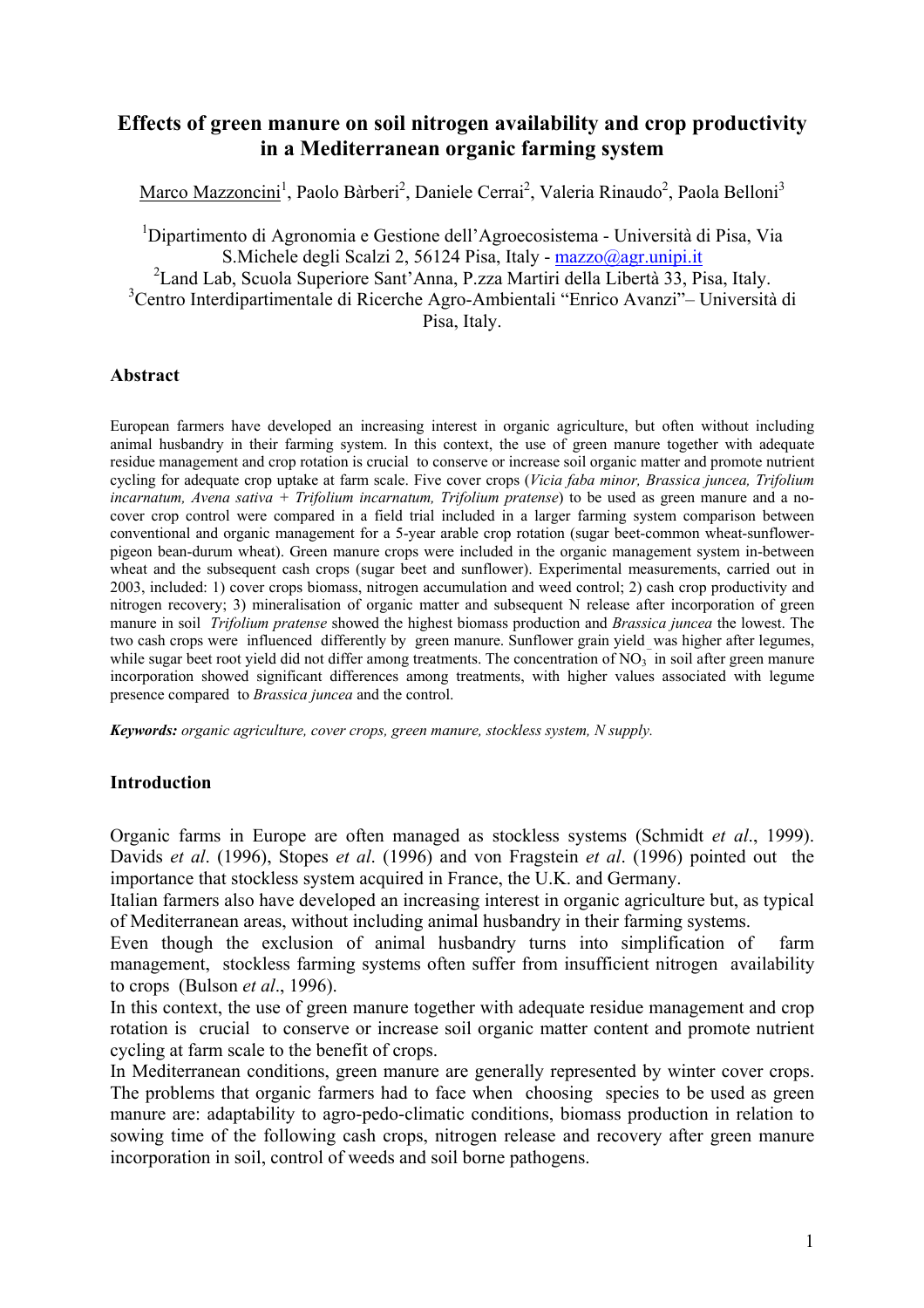To help clarify these points, a field trial was established in autumn 2002 comparing five cover crops included for green manure use in a 5-year arable crop rotation managed organically. The aim of the trial was to evaluate: 1) cover crop biomass, nitrogen supply and weed control; 2) productivity and nitrogen recovery of subsequent cash crops; 3) mineralisation of organic matter and subsequent N release following green manure incorporation in soil.

#### **Materials and methods**

This research has been carried out in the 2002-03 growing season as a part of a long-term experiment established in 2001 at the Centro Interdipartimentale di Ricerche Agro-Ambientali E. Avanzi (CIRAA) of the University of Pisa (Italy) that compares a conventional and an organic management system for a 5-year stockless arable crop rotation (sugar beet-common wheat-sunflower-pigeon bean-durum wheat). In the organic system, red clover is interseeded into the wheat to serve as green manure for the subsequent cash crops (sugar beet and sunflower). Within this system, a specific trial was established to evaluate alternative cover cropping strategies. Five cover crops (*Vicia faba minor, Brassica juncea, Trifolium incarnatum, Avena sativa + Trifolium incarnatum, Trifolium pratense*) plus a no-cover crop control were then compared. Soil characteristics of the two fields used for the trial are reported in Table 1.

|                      | <b>Table 1.</b> Soil characterisation of trial fields (0-30 cm soil depth) |                  |                 |  |  |  |  |  |
|----------------------|----------------------------------------------------------------------------|------------------|-----------------|--|--|--|--|--|
|                      |                                                                            | Sugar beet field | Sunflower field |  |  |  |  |  |
| pH                   |                                                                            | 8.45             | 8.46            |  |  |  |  |  |
| Organic matter       | $(\%)$                                                                     | 1.54             | 1.48            |  |  |  |  |  |
| Total N <sup>*</sup> | $(g N kg^{-1})$                                                            | 1.14             | 1.09            |  |  |  |  |  |
| Assimilatable P **   | $(mg P_2O_5 kg^{-1})$                                                      | 15.11            | 12.56           |  |  |  |  |  |
|                      |                                                                            |                  |                 |  |  |  |  |  |
| Sand                 | $(\%)$                                                                     | 43               | 44              |  |  |  |  |  |
| Silt                 | $(\%)$                                                                     | 36               | 35              |  |  |  |  |  |
| Clay                 | $(\%)$                                                                     | 21               | 21              |  |  |  |  |  |

\* Kjeldahl method, \*\* Olsen method

In each field, the experimental design was a randomised complete block with four replications, for a total of 24 plots field<sup>-1</sup>. Plot area was 100  $m^2$ . Details on cover crop varieties, seed rate and C/N ratio are reported in Table 2.

**Table 2.** Cover crop varieties, seed rate and C/N ratio

| Species                           | Common name                           | Variety               | Seed rate<br>$(kg ha^{-1})$ | C/N |
|-----------------------------------|---------------------------------------|-----------------------|-----------------------------|-----|
| Trifolium pratense                | Red clover                            | Raja                  | 35                          | 27  |
| Vicia faba var. minor             | Pigeon bean                           | Vesuvio               | 120                         | 14  |
| Trifolium incarnatum              | Crimson clover                        | Tombolo               | 30                          | 13  |
| Avena sativa/Trifolium incarnatum | $\text{Oats} + \text{crimson}$ clover | $Argentina + Tombolo$ | $100 + 30$                  | 18  |
| Brassica juncea                   | Brown mustard                         | ISCI 61               | 9                           | 32  |

Cover crops were sown on 20 October 2002, except for red clover that was interseeded in February 2002 into the wheat crops that preceded sugar beet and sunflower .

Sowing of subsequent cash crops was delayed compared to the optimum period to obtain adequate cover crop biomass yield. On 8 April 2003 cover crops were incorporated by disc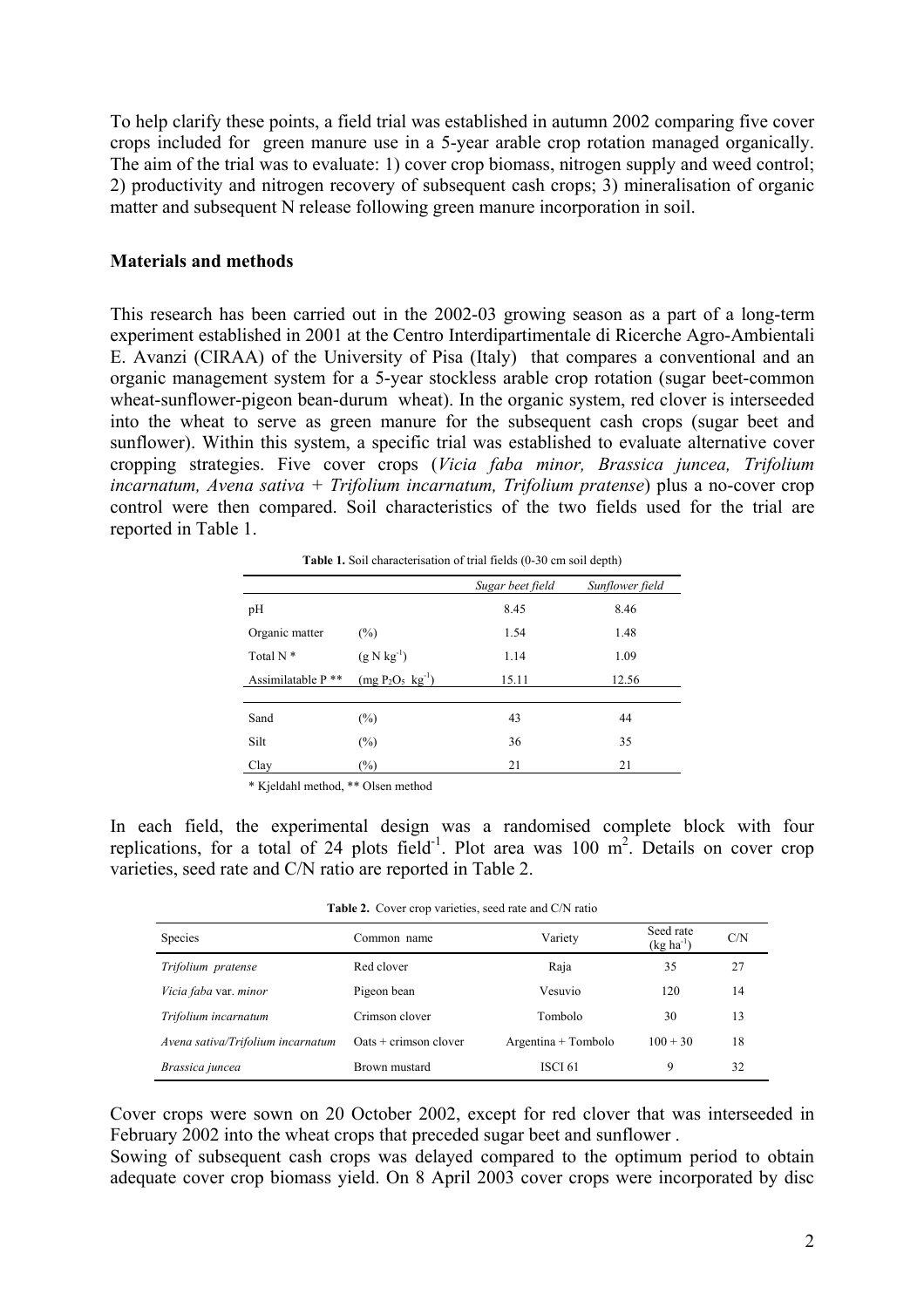harrowing followed by mouldboard ploughing. Aboveground cover crop biomass production was estimated in two 1 m<sup>2</sup> sampling areas in each plot. Samples were oven-dried at 75°C until constant weight and biomass was expressed on a dry matter basis.

Sugar beet (cv. *Puma*) and sunflower (cv. *Carlos*) were sown on 16 April 2003 at a seed rate of 18 and 8 seeds  $m<sup>2</sup>$  respectively. Direct weed control consisted in mechanical hoeing + hand hoeing in sugar beet and in mechanical hoeing alone in sunflower. Cash crops yield was assessed at harvest time in one 2  $m^2$  sampling area plot<sup>1</sup> and expressed as either fresh matter (for sugar beet) or dry matter biomass (for both crops). Cover crop and cash crop samples were then ground and analysed for total N concentration by the Kjeldahl method.

Soil NO<sub>3</sub> and total N concentration in the top 30 cm of the profile were determined at the following times: 8 April (immediately before cover crop incorporation), 23 April, 22 May, 19 June, 8 and 16 September 2003 (the latter two dates corresponded to sunflower and sugar beet harvest respectively). Soil total N was also measured on 20 October 2002, i.e. at sowing of winter cover crops.

Soil samples were ground, mineralised and analysed for total N (Kjeldahl method) and nitrate concentration (ionic chromatography) (Benedetti *et al*., 2000).

Experimental data were subjected to analysis of variance (ANOVA). Soil total N values were square-root transformed prior to ANOVA because error variances were heterogeneous. Mean treatment effects were compared by a LSD test at the 0.05 level of probability (CoStat software).

# **Results and discussions**

# *Climatic trend*

Values of precipitation and maximum/minimum air temperature of the period September 2002-August 2003 are shown in Figure 1.

The results obtained in 2003 may be affected by an abnormal climatic trend characterised by heavy rainfall during the 2002-03 winter and by absence of significant rainfall coupled with high temperature during the 2003 summer. High winter precipitation reduced cover crops biomass, particularly that of *Brassica juncea*, a species particularly sensitive to waterlogging. The hot and dry summer of 2003 influenced cash crops performance, that yielded much less than usual.



**Figure 1.** Climatic trend at CIRAA, University of Pisa, Italy (September 2002–August 2003).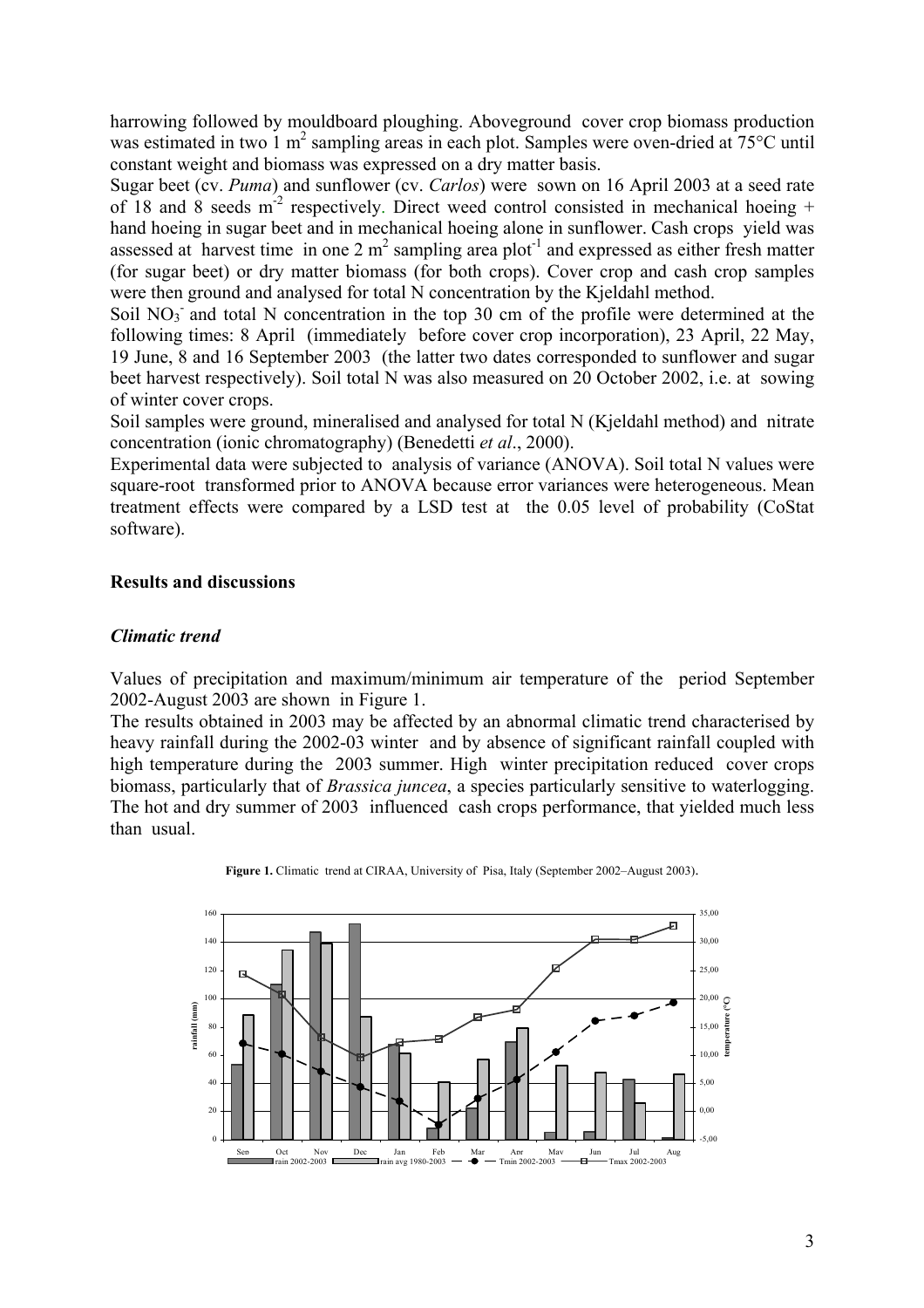#### *Cover crop and weed biomass and N supply*

| Species                               | Cover crops<br>$(t \text{ ha}^{-1})$ | Weeds<br>$(t \text{ ha}^{-1})$ | Total<br>$(t \text{ ha}^{-1})$ | N supply by<br>cover crops<br>$(kg ha^{-1})$ | N supply by<br>weeds<br>$(kg ha^{-1})$ | Total N supply<br>$(kg ha^{-1})$ |
|---------------------------------------|--------------------------------------|--------------------------------|--------------------------------|----------------------------------------------|----------------------------------------|----------------------------------|
| Red clover                            | 4.82 a                               | 0.12 b                         | 4.94 a                         | 90.80 a                                      | 2.88 bcd                               | 93.68 a                          |
| Pigeon bean                           | 2.48 h                               | 0.49 <sub>b</sub>              | 2.97 <sub>b</sub>              | 76.46 ab                                     | 7.85 b                                 | 84.32 ab                         |
| $\text{Oats} + \text{crimson}$ clover | 2.14<br>bc                           | 0.12 <sub>b</sub>              | 2.26 <sub>b</sub>              | 57.46 ab                                     | $1.44$ d                               | 58.90 b                          |
| Crimson clover                        | 1.60<br>bc                           | 0.53<br>ab                     | $2.13$ hc                      | 48.96 bc                                     | $7.28$ bc                              | 56.24 b                          |
| Brown mustard                         | $0.95$ c                             | 0.15 b                         | $1.10$ cd                      | $13.13 \text{ c}$                            | 1.96 cd                                | 13.81 c                          |
| Control                               |                                      | 0.94 a                         | $0.94$ d                       |                                              | $13.31 \text{ a}$                      | $13.31 \text{ c}$                |
| Significance (F test)                 | $***$                                | $***$                          | $***$                          | $\ast$                                       | $***$                                  | $***$                            |

Biomass production and N supply in cover crops and weeds are shown in Tables 3 and 4.

In each column, means followed by the same letter are not significantly different at P≤0.05 (LSD test). \*,\*\*: significant at P≤0.05 and P≤0.01 respectively.

**Table 4.** Cover crop and weed dry matter biomass. Sunflower field.

| Species                 | Cover crops<br>$(t \text{ ha}^{-1})$ | Weeds<br>$(t \text{ ha}^{-1})$ | Total<br>$(t \text{ ha}^{-1})$ | N supply by<br>cover crops<br>$(kg ha^{-1})$ | N supply by<br>weeds<br>$(kg ha^{-1})$ | Total N supply<br>$(kg ha^{-1})$ |
|-------------------------|--------------------------------------|--------------------------------|--------------------------------|----------------------------------------------|----------------------------------------|----------------------------------|
| Red clover              | 3.87<br><sub>a</sub>                 | $0.05 \text{ c}$               | 3.92 a                         | $66.74 \text{ a}$                            | $0.96$ c                               | 67.70<br>ab                      |
| Pigeon bean             | 2.33 b                               | 0.55<br>ab                     | 2.88 b                         | 69.58 a                                      | 8.31<br><sub>a</sub>                   | 77.89 a                          |
| $Oats + crimson$ clover | 1.84 <sub>b</sub>                    | $0.12$ bc                      | $1.96$ c                       | 48.45 a                                      | bc<br>1.41                             | 48.87 b                          |
| Crimson clover          | 1.96 <sub>b</sub>                    | 0.44<br>abc                    | 2.40<br>bc                     | $61.62 \text{ a}$                            | 6.86<br>ab                             | 68.49<br>ab                      |
| Brown mustard           | $0.68$ c                             | 0.09<br>bc                     | 0.77 d                         | $11.18$ b                                    | 1.44<br>bc                             | $12.62 \text{ c}$                |
| Control                 | $ -$                                 | 0.62 a                         | $0.62$ d                       |                                              | 8.58 a                                 | 8.58 c                           |
| Significance (F test)   | **                                   | (*)                            | $***$                          | *                                            | $\ast$                                 | **                               |

In each column, means followed by the same letter are not significantly different at P≤0.05 (LSD test). (\*),\*,\*\*: significant at P≤0.10, P≤0.05 and P≤0.01 respectively.

In both sugar beet and sunflower fields, *Trifolium pratense* showed the highest production of biomass (4.82 and 3.87 t ha-1 respectively) and *Brassica juncea* the lowest (0.95 and 0.68 t  $ha^{-1}$ ).

Conversely, weed biomass was lowest in red clover plots  $(0.12 \text{ and } 0.05 \text{ t ha}^{-1})$  and highest in the control (0.94 and 0.62 t ha<sup>-1</sup>) and *Trifolium incarnatum* plots (0.53 and 0.44 t ha<sup>-1</sup>). Weed biomass in ISCI61 brown mustard was low despite reduced cover crop biomass, an effect likely due to the species allelopathic activity (Brown *et al*., 2004).

The amount of nitrogen accumulated in cover crops biomass did not show any significant differences in the sunflower field except from brown mustard, that showed the lowest value  $(11.2 \text{ kg ha}^{-1})$ . In the sugar beet field, significant differences were found between red clover  $(90.8 \text{ kg ha}^{-1})$  and crimson clover  $(49.0 \text{ kg ha}^{-1})$ , while brown mustard still showed the lowest value  $(13.1 \text{ kg ha}^{-1})$ .

Total (cover crop + weeds) N supply showed a similar trend in the two fields (red clover and pigeon bean > crimson clover with/without oats > brown mustard, as absolute values).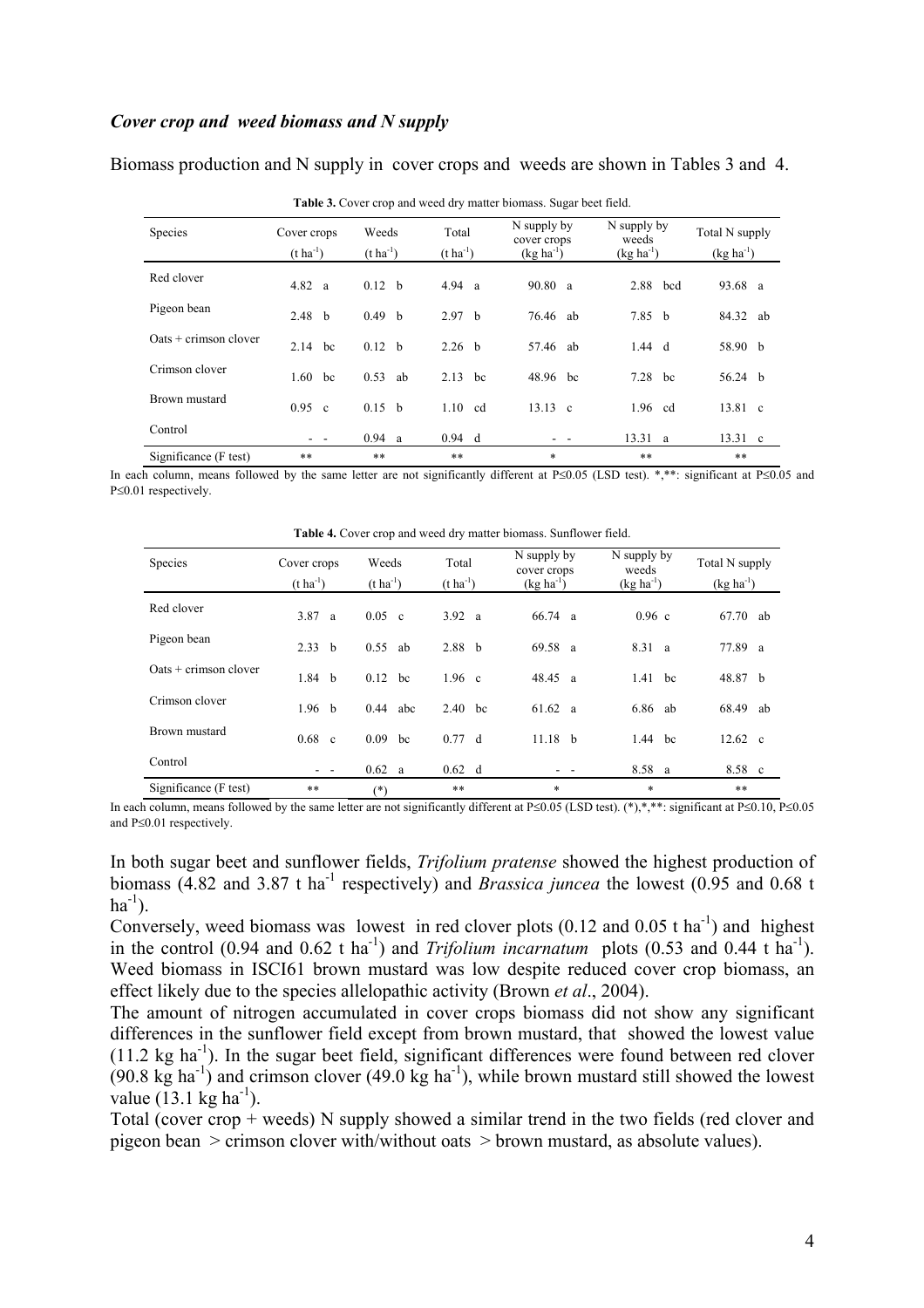## *Cash crops yield parameters and N uptake*

The two cash crops included in this experiment were influenced differently by green manure crops. Sunflower appeared to be more influenced by green manure than sugar beet. Compared to the control, sunflower grain and total yield were positively influenced by all green manure crops except brown mustard . In particular, sunflower grain yield increased from 34% (crimson clover) to 73% (pigeon bean) as compared to the control (Table 5).

| Species                               | Grain                 | Total                 | Harvest Index | Plants    | 1000 seeds weight |
|---------------------------------------|-----------------------|-----------------------|---------------|-----------|-------------------|
|                                       | $(t \text{ ha}^{-1})$ | $(t \text{ ha}^{-1})$ | (%)           | $(n m-2)$ | (g)               |
| Red clover                            | 1.99<br>sab           | 5.88 a                | 34.0          | 6.2       | 42.01             |
| Pigeon bean                           | 2.13<br>a             | 6.14 a                | 35.0          | 6.1       | 39.53             |
| $\text{Oats} + \text{crimson}$ clover | 1.83<br>bc            | 5.39 a                | 35.0          | 6.8       | 32.43             |
| Crimson clover                        | $1.65 \text{ c}$      | 5.22 ab               | 32.5          | 7.1       | 30.59             |
| Brown mustard                         | 1.23<br>d             | 4.16 <sub>b</sub>     | 30.0          | 6.6       | 28.14             |
| Control                               | 1.23<br>d             | 4.12<br>h             | 30.5          | 6.9       | 28.61             |
| Significance (F test)                 | **                    | (*)                   | ns            | ns        | ns                |

**Table 5.** Sunflower yield parameters following green manure.

In each column, means followed by the same letter are not significantly different at P≤0.05 (LSD test). (\*), \*\*, ns: significant at P≤0.10, P≤0.01 and not significant respectively.

| Species                 | Grain N uptake |               | Total N uptake |              |
|-------------------------|----------------|---------------|----------------|--------------|
|                         | $(kg ha-1)$    |               | $(kg ha-1)$    |              |
| Red clover              | 41.66 ab       |               | 60.65          | ab           |
| Pigeon bean             | 44.78 a        |               | 65.60          | a            |
| $Oats + crimson$ clover | 35.62 abc      |               | 51.72 $h$      |              |
| Crimson clover          | 33.61          | <sub>bc</sub> | 50.38          | bc           |
| Brown mustard           | 25.47 cd       |               | 36.89          | $\mathbf{c}$ |
| Control                 | 24.81<br>d     |               | 37.21          | $\mathbf c$  |
| Significance (F test)   | *              |               | *              |              |
|                         |                |               |                |              |

#### **Table 6.** Sunflower N uptake.

In each column, means followed by the same letter are not significantly different at P≤0.05 (LSD test). \*: significant at P≤0.05.

Total and grain nitrogen concentration in sunflower did not show any significant differences among treatments (data not shown), therefore sunflower nitrogen uptake showed the same trend previously observed for yield , with higher values for pigeon bean and red clover and lower for brown mustard and the control (Table 6). Sunflower nitrogen uptake and nitrogen supply from cover crops biomass were highly correlated  $(r^2 = 0.86**)$ .

Sugar beet production was negatively affected by climatic conditions and by late sowing (ca. two months later than usual), that was necessary to allow cover crops early spring growth and performance of the stale-seedbed technique. For these reasons, differences among treatments were less evident as compared to sunflower and not significant, an effect also probably due to the poorer sugar beet capacity of catching nitrogen from the soil (Table 7). No significant differences among treatments were observed in N uptake and no correlation between cash crops N uptake and cover crops N supply was found (data not shown).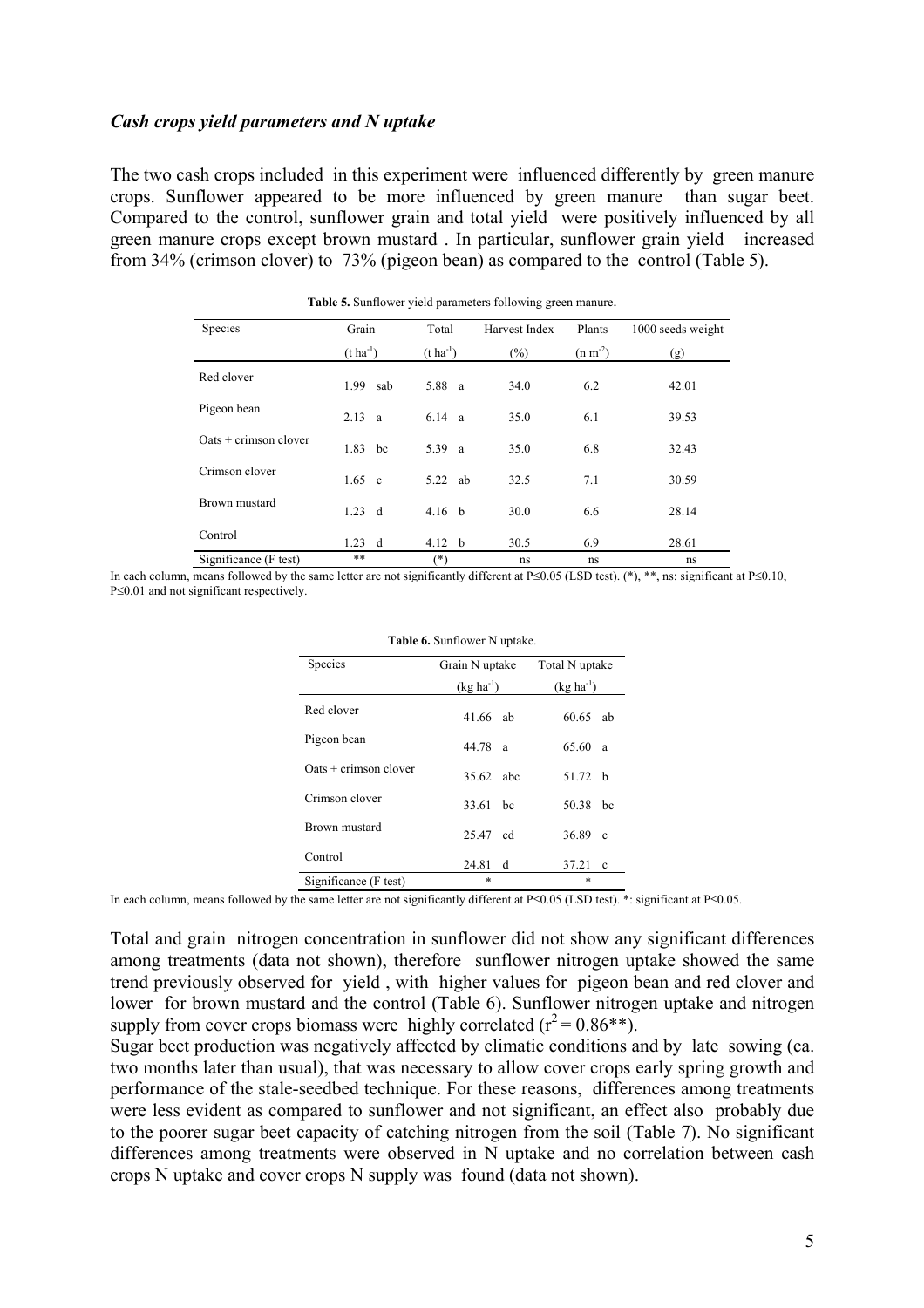**Table 7.** Sugar beet yield parameters following green manure.

| Species                               | Roots FM              | Roots DM         | <b>Total DM</b>  | Roots     | Sugar content |
|---------------------------------------|-----------------------|------------------|------------------|-----------|---------------|
|                                       | $(t \text{ ha}^{-1})$ | $(t \, ha^{-1})$ | $(t \, ha^{-1})$ | $(n m-2)$ | $(\%)$        |
| Red clover                            | 18.42                 | 4.13             | 5.22             | 5.81      | 20.38         |
| Pigeon bean                           | 12.24                 | 2.93             | 3.61             | 5.06      | 22.88         |
| $\text{Oats} + \text{crimson clover}$ | 13.61                 | 3.00             | 3.75             | 5.50      | 20.38         |
| Crimson clover                        | 13.71                 | 3.30             | 4.11             | 5.38      | 21.88         |
| Brown mustard                         | 11.30                 | 2.72             | 3.38             | 6.06      | 22.00         |
| Control                               | 15.59                 | 3.63             | 4.43             | 6.63      | 21.13         |
| Significance (F test)                 | ns                    | ns               | ns               | ns        | ns            |

FM, fresh matter; DM, dry matter; ns, not significant.

#### *Green manure effects on soil organic matter mineralisation*

#### *a) Total soil N content*

In both fields, total soil nitrogen content did not differ significantly among treatments throughout the whole sampling period. Values ranged between 1.08 and 1.17  $\bar{g}$  kg<sup>-1</sup> in the sugar beet field and between 1.05 and 1.15 g  $kg^{-1}$  in the sunflower field.

#### *b) Soil nitrate release*

In the sugar beet field (Table 8 and Figure 2) low values of soil nitrates were observed in the first period (8 and 23 April 2003). In both dates, higher values were found in the red clover plots than in the other treatments, probably due to the fact that red clover below-ground biomass was already at a more advanced mineralisation stage, since the biological cycle of the crop ended just before winter.

On 8 May 2003, i.e. one month after cover crops incorporation, soil nitrates increased, presumably due to the onset of the mineralisation process. At that date, red clover and crimson clover showed the highest  $NO_3$  values (43.03 e 41.52 mg kg<sup>-1</sup> respectively).

| Species                  |                   |                  |    |           |    |          |          |          |
|--------------------------|-------------------|------------------|----|-----------|----|----------|----------|----------|
| Date                     | 08.04.03          | 23.04.03         |    | 08.05.03  |    | 22.05.03 | 19.06.03 | 16.09.03 |
| Days after incorporation | $\mathbf{0}$      | 15               |    | 30        |    | 44       | 72       | 161      |
| Red clover               | 15.18 a           | 15.97 a          |    | 44.92 a   |    | 43.08    | 42.06    | 10.97    |
| Pigeon bean              | 6.63 <sub>b</sub> | 11.10 b          |    | 38.98     | bc | 41.48    | 36.50    | 10.15    |
| $Oats + crimson$ clover  | 4.79 <sub>b</sub> | 9.73             | bc | 35.28 bcd |    | 37.57    | 31.46    | 9.16     |
| Crimson clover           | 6.23 b            | 9.33 bc          |    | 40.76     | ab | 41.51    | 38.08    | 9.94     |
| Brown mustard            | 7.41 b            | $7.93 \text{ c}$ |    | 33.55 cd  |    | 30.04    | 29.21    | 10.79    |
| Control                  | 5.93 b            | $7.95 \text{ c}$ |    | 31.84 d   |    | 30.79    | 26.99    | 10.40    |
| Significance (F test)    | **                | **               |    | $***$     |    | ns       | ns       | ns       |

**Table 8.** Soil  $NO_3$ <sup>-</sup> content (mg  $kg^{-1}$ ) in the sugar beet field.

In each column, means followed by the same letter are not significantly different at P≤0.05 (LSD test). \*\*: significant at P≤0.01; ns, not significant.

In all treatments, soil nitrate content consequent to green manure mineralisation peaked between 30 and 44 days after incorporation (DAI).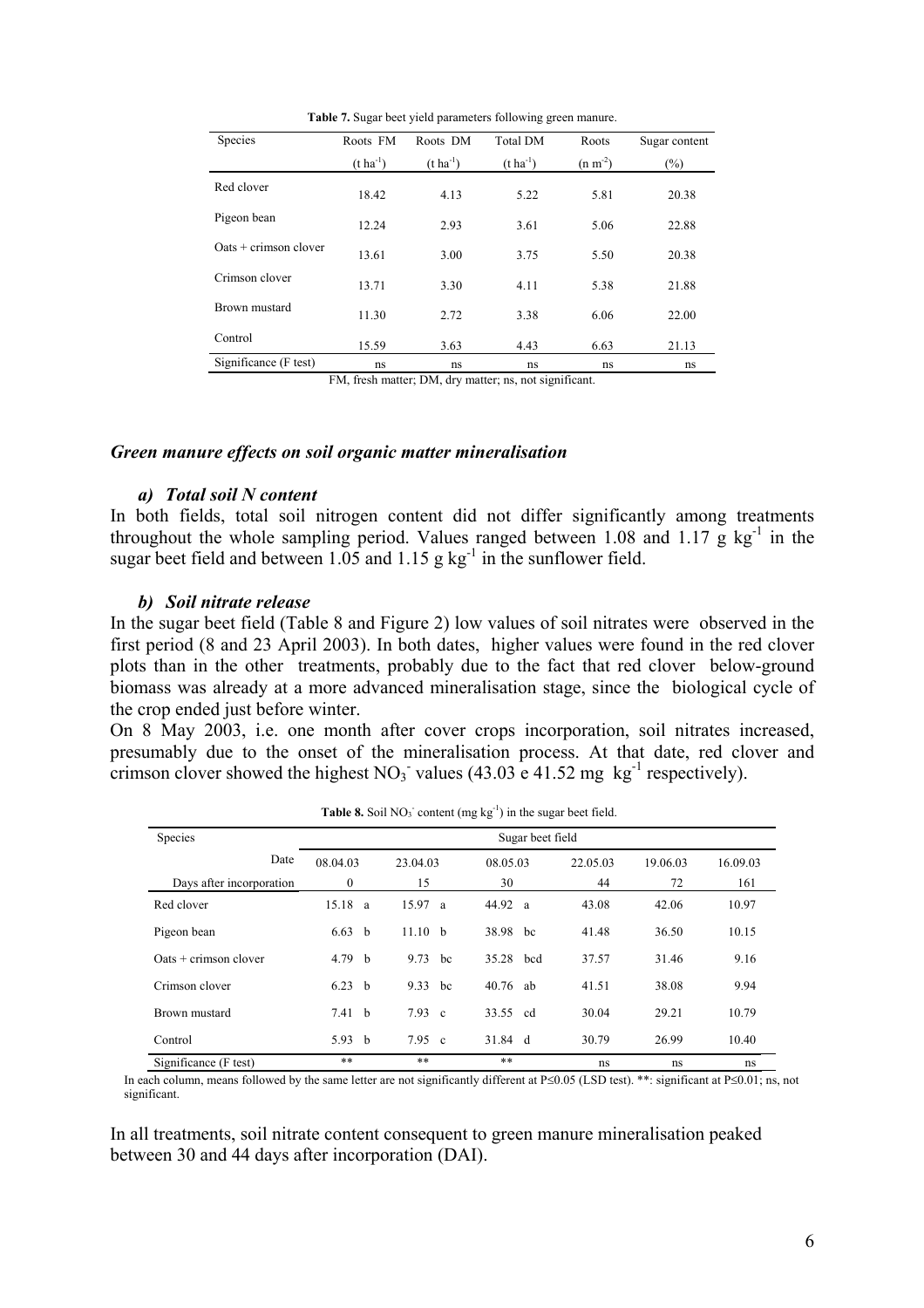No significant differences among treatments were observed 44, 72 and 161 DAI. From 44 DAI onwards, soil nitrates decreased in all treatments, likely because of the gradual extinction of the labile organic matter mineralisation process, a greater uptake by sugar beet and leaching consequent to late-summer rainfall events.



Figure 2. Soil  $NO<sub>3</sub>$  content in the sugar beet field.

Contrary to the sugar beet field, in the sunflower field (Table 9 and Figure 3) an overall increase in soil nitrate content was already observed 15 DAI. Furthermore, soil nitrate release lasted for a longer period compared to the sugar beet field, showing the highest concentrations 72 DAI, with the exception of red clover (44 DAI) and brown mustard (30 DAI). Differences in mineralisation peak periods are likely due to differential aging of residues at the time of incorporation in soil.

Soil nitrates following red clover incorporation were considerably higher than following all the other treatments from 0 to 30 DAI. From the fourth sampling date (44 DAI) onwards, the value for pigeon bean did not significantly differ from that of red clover. Soil nitrates released from crimson clover reached the same levels of red clover and pigeon bean 72 DAI and persisted until sunflower harvest.

|                                       |                   |                                                         |                    | Table 9. Soil $NO_3$ <sup>-</sup> content (mg $kg^{-1}$ ) in the sunflower field. |                   |                   |  |  |  |
|---------------------------------------|-------------------|---------------------------------------------------------|--------------------|-----------------------------------------------------------------------------------|-------------------|-------------------|--|--|--|
| Treatment                             | Sunflower field   |                                                         |                    |                                                                                   |                   |                   |  |  |  |
| Date                                  | 08.04.03          | 23.04.03<br>08.05.03<br>22.05.03<br>19.06.03<br>8.09.03 |                    |                                                                                   |                   |                   |  |  |  |
| Days after incorporation              | $\bf{0}$          | 15                                                      | 30                 | 44                                                                                | 72                | 153               |  |  |  |
| Red clover                            | $14.64 \text{ a}$ | $49.75 \text{ a}$                                       | 51.24<br>a         | 52.41<br><sup>a</sup>                                                             | $47.76 \text{ a}$ | 40.51 a           |  |  |  |
| Pigeon bean                           | 6.84 <sub>b</sub> | 28.89 h                                                 | $35.19$ b          | 41.01<br>ab                                                                       | 46.29<br>ab       | 36.52 ab          |  |  |  |
| $\text{Oats} + \text{crimson clover}$ | 4.27 <sub>b</sub> | 24.97 h                                                 | 28.06 <sub>b</sub> | 31.32 bc                                                                          | 34.16 bc          | $23.60 \text{ c}$ |  |  |  |
| Crimson clover                        | 5.39 $b$          | 29.75 h                                                 | 33.79 <sub>b</sub> | $36.26$ hc                                                                        | 40.53 abc         | 32.19 abc         |  |  |  |
| Brown mustard                         | 7.06 <sub>b</sub> | 27.60 h                                                 | 29.72<br>h         | 29.30<br>bc                                                                       | 28.73 c           | 24.96 bc          |  |  |  |
| Control                               | 4.79 $b$          | 18.76 <sub>b</sub>                                      | 24.32 b            | $26.48 \text{ c}$                                                                 | $28.28$ c         | 23.46 c           |  |  |  |
| Significance (F test)                 | **                | $\ast$                                                  | $**$               | **                                                                                | $\ast$            | $\ast$            |  |  |  |

In each column, means followed by the same letter are not significantly different at P≤0.05 (LSD test). \*, \*\*: significant at P≤0.05 and P≤0.01 respectively.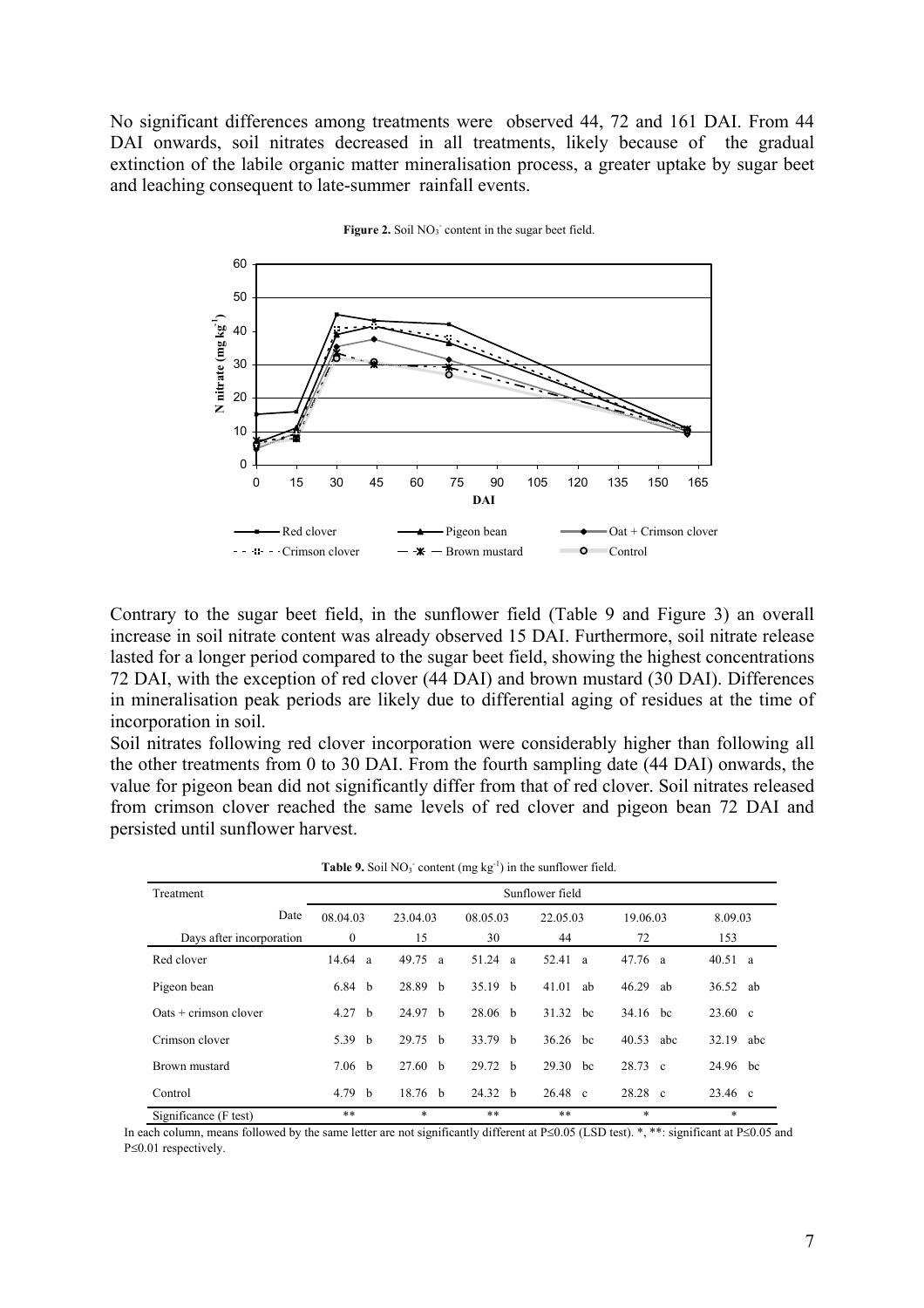Figure  $3$ . Soil  $NO<sub>3</sub>$  content in the sunflower field.



Significant correlations between maximum nitrate concentration during the summer period and total nitrogen released by cover crops were observed for both sugar beet ( $r^2 = 0.92**$ ) and sunflower ( $r^2 = 0.86$ <sup>\*\*</sup>) fields, hence levels of nitrates in soil are mostly due to cover crops nitrogen release.

## **Conclusions**

Despite the confounding effect of abnormal weather conditions in the 2002-03 season, some preliminary indications emerged from this research. Of the green manure crops tested, red clover and pigeon bean exerted the maximum beneficial effect on sunflower yield and N uptake, whereas green manure effects on sugar beet were less evident. Soil nitrate release was correlated with the amount of N supplied by green manure.

These results confirm that green manure are able to enhance N nutrition of spring-sown cash crops thanks to their N input in soil (Smith and Sharpley, 1993; Schimdt *et al*., 1999; Stopes *et al.,* 1996).

However, the goal of maximising N supply can contrast with the optimum sowing date of subsequent cash crops thereby increasing the risk of reduced production.

It should be pointed out that accurate evaluation of the advantages and disadvantages of green manure crops and their management should be carried out not only taking into account following cash crop productivity (short-term vision) but also the effects on soil fertility dynamics (long-term vision).